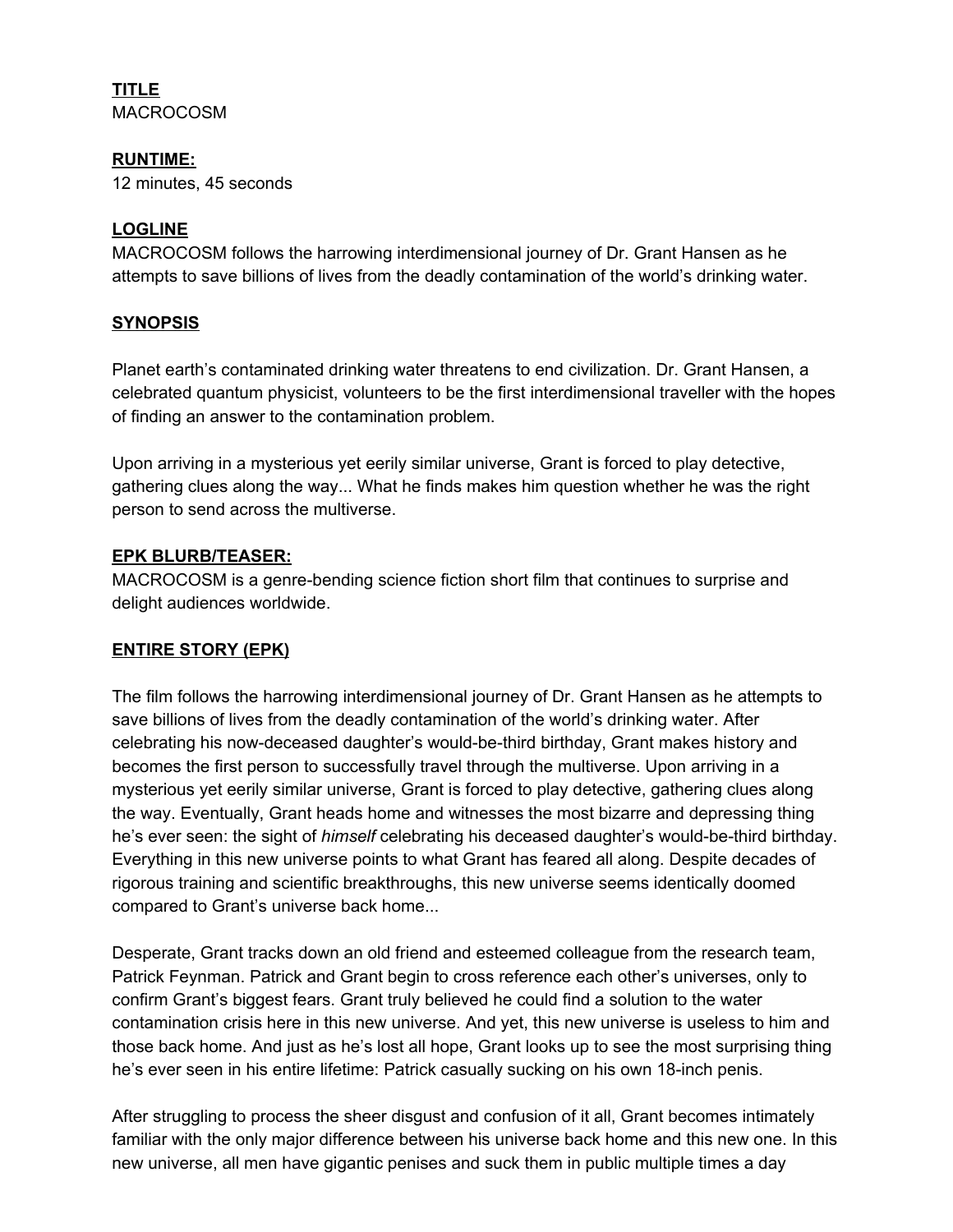without any shame whatsoever. As Grant continues to reel from the absurdity of this new reality, Patrick begins asking him a series of questions—like any good scientist would in this situation. After fielding a few questions and humoring Patrick, Grant decides that he's heard enough. Ultimately, Grant heads home empty handed (no pun intended) to the single most awkward scientific press conferences of all time.

#### **FILMMAKER BIOGRAPHIES**

#### Ryan Kelly (director)

Ryan Kelly is an LA based writer/director who graduated from Loyola Marymount University in 2013 with a degree in Film & TV Production. Kelly met Andrew Heder in an improv class in 2014 and they've been co-creating comedic shorts ever since. Kelly's background in post-production (editing/VFX) gave him the opportunity to work on (and eventually help write/direct) a daily sketch comedy show for Fullscreen's streaming service––where he met the other star of *Macrocosm*, Chris Duce. In 2017, Kelly, Heder and Duce teamed up to produce Fullscreen's most shared original comedy ever: *The Sheriff Who Changes His Stance on [Marijuana](https://www.facebook.com/watch/?v=1610768262300209&external_log_id=03db6ea05b6b0b247705f5d35780d9fe&q=sheriff%20smokes%20weed)* (35M+ views). The trio then founded the rapidly successful independent comedy brand, *Very [Serious](https://www.facebook.com/watch/VerySeriousContent/) [Content](https://www.facebook.com/watch/VerySeriousContent/)* (50M+ views). The satire brand, which parodied Facebook-first news brands like *Now This*, quickly found a way to routinely increase the workload of the fact checkers at [Snopes.com](https://www.snopes.com/fact-check/jeff-sessions-marijuana-rock-band/)*.* In 2019, Kelly began directing branded series for Jurassic World and Hot Wheels before reuniting with Duce for *Macrocosm.* In 2020, *Macrocosm* premiered on DUST. It was so well received that Queen Elizabeth II officially [knighted](https://www.seewhatryankellydoes.com/press) the film. Shortly thereafter, Kelly, Heder and Duce became the most sought-after comedic trio in the modern era. Universally appreciated for their undeniable comedic brilliance, the trio entered into development with every single one of their comedy idols. In 2021, due to their film and TV ideas being in such high demand, Google partnered with Kelly, Heder and Duce to reproduce their minds for sale on the open market. By early 2022, in what the trio is calling "just the beginning," the trio's comedic sensibilities had been successfully mapped onto every living organism on planet earth.

#### Chris Duce (writer/star)

Chris Duce is a filmmaker and comedian who resides in Los Angeles, CA. His sketch comedy videos with *Very Serious Content, Fullscreen*, *The Angel Murkurker*, and *Icky Pep* have been watched millions of times online, mostly by bots. His podcast *Celestial Sex* was named one of Esquire's Top Ten Sex podcasts. As a student and performer at The Upright Citizens Brigade Theater, Chris learned that the key to making someone laugh is being a celebrity, which he isn't. His collaborations with other filmmakers have screened at the Sundance Film Festival, Slamdance Film Festival, and MOCA.

#### Andrew Heder (writer/star)

Andrew Heder was created in a lab that clones major dopes—it worked. He has been writing/directing/acting with his creative partner Ryan Kelly for 5+ years. Together their shorts, sketches, and branded content have amassed tens of millions of views online (the Internet). Andrew also writes and performs live sketch comedy at Westside Comedy Theater in Santa Monica, CA. You can catch him live on the last Wednesday of every month. You may also catch him in a currently-running national commercial where he very nearly gets run over by a 2020 Nissan Titan—Nissan, Innovation That Excites.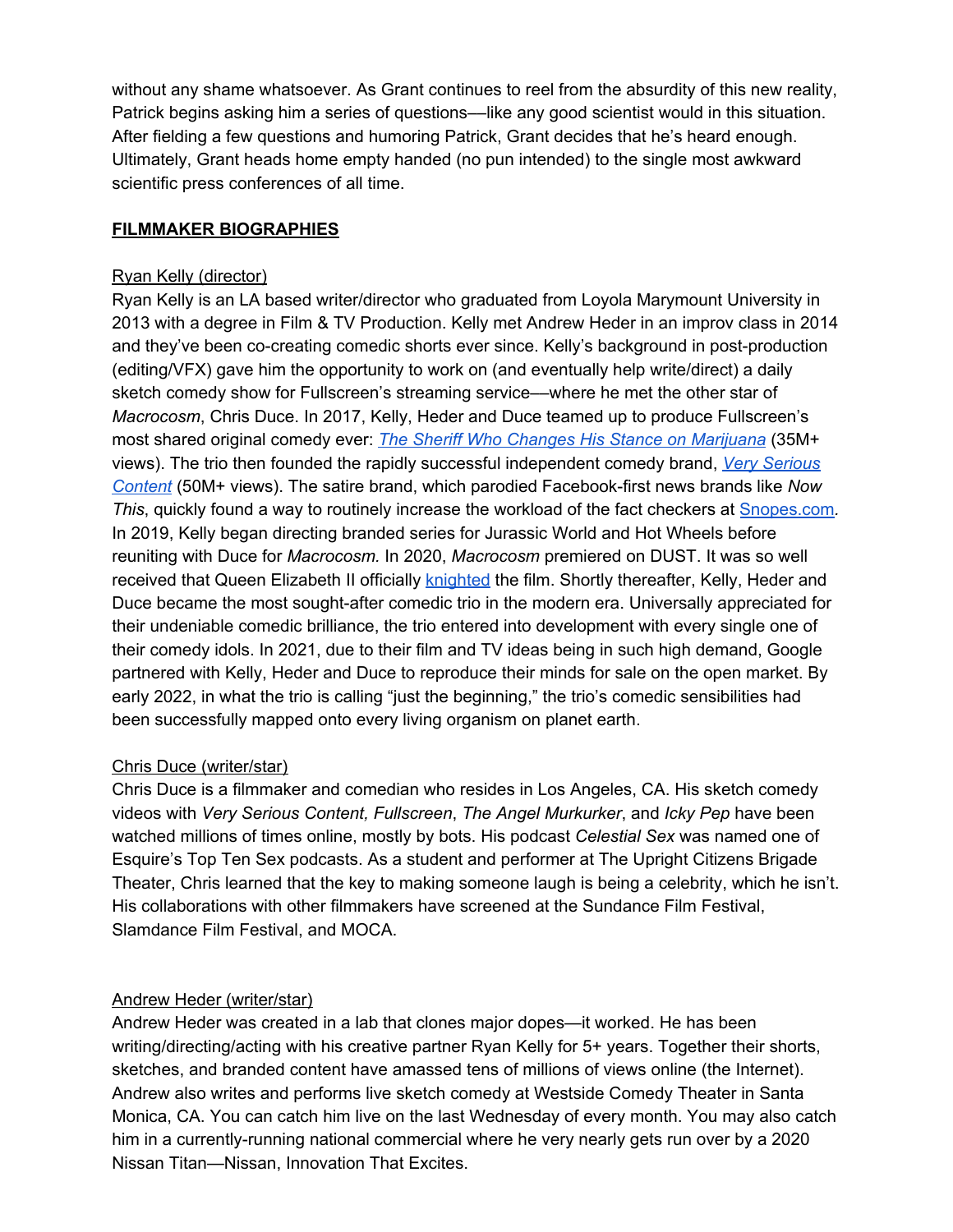## **DIRECTOR'S STATEMENT**

As comedy writers/directors who love sketch comedy and genre parody, MACROCOSM became our way of sneaking a silly sketch into a super serious sci-fi drama. We loved the idea of multiverse travel (thanks to *Rick & Morty*) and literally asked ourselves, "What is the most embarrassing thing a team of scientists could find when traveling to a parallel universe?" Pretty soon, Chris Duce (writer, actor, who plays Patrick Feynman) found the answer, "What if everyone sucked their own dick?" We laughed and MACROCOSM was born.

But what started as a dick joke evolved into more than that after a few weeks of workshopping Chris' initial script. We wanted the film to be more than a well-executed sci-fi parody with a dick joke. We felt like we needed the drama to be compelling without the help of any attempts at comedy––because the more compelling the drama was, the more surprising (and funny) the dick reveal was going to be.

We spend the first three-quarters of the movie setting up Dr. Grant Hansen as the world's hero and only savior––and spend the final quarter of the movie revealing that he's just another dude obsessed with having a bigger penis and being in power. Ultimately, while MACROCOSM is, at its core, our latest attempt to provide levity and make people laugh, it's also an unassuming yet unambiguous middle finger to the patriarchy.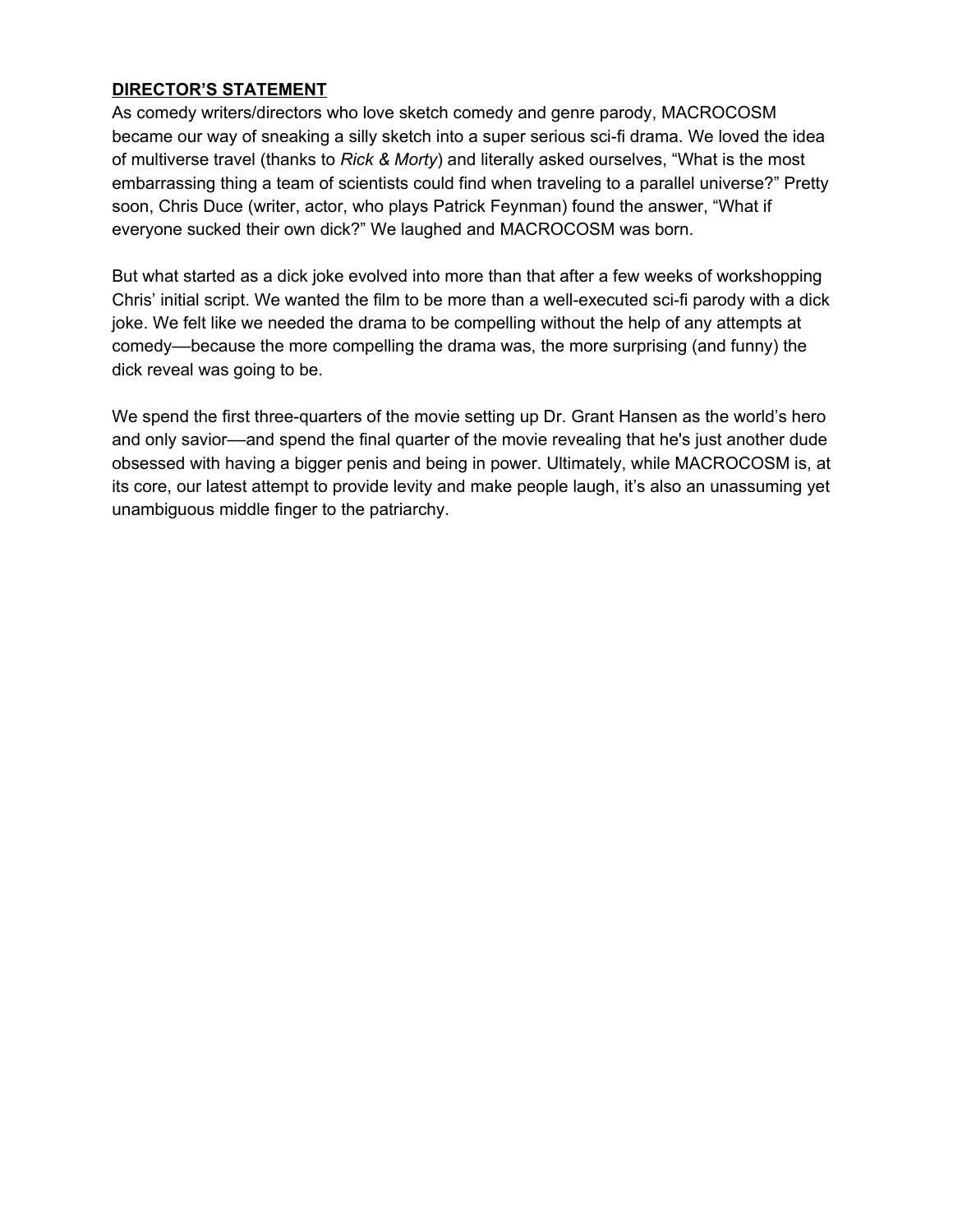# **CREDITS**

| <b>TITLE</b>                        | <b>NAME</b>                                                                                                              |
|-------------------------------------|--------------------------------------------------------------------------------------------------------------------------|
| <b>DIRECTOR</b>                     | <b>RYAN KELLY</b>                                                                                                        |
| <b>WRITTEN BY</b>                   | CHRIS DUCE, ANDREW HEDER, RYAN KELLY                                                                                     |
| <b>STARRING</b>                     | CHRIS DUCE, ANDREW HEDER                                                                                                 |
| <b>CINEMATOGRAPHER</b>              | SANTIAGO CALOGERO                                                                                                        |
| <b>EDITOR</b>                       | <b>RYAN KELLY</b>                                                                                                        |
| <b>VFX</b>                          | <b>RYAN KELLY</b>                                                                                                        |
| <b>MOLLY HANSEN</b>                 | AMY BURY                                                                                                                 |
| <b>MODERATOR</b>                    | <b>ATUL SINGH</b>                                                                                                        |
| <b>BRITISH TV HOST</b>              | ANDREW HEDER                                                                                                             |
| DICK SUCKER #1                      | <b>MAX CRANDALL</b>                                                                                                      |
| DICK SUCKER #2                      | <b>SHAUN BOYLAN</b>                                                                                                      |
| DICK SUCKER #2's DOG                | RILEY KINSELLA-BOYLAN                                                                                                    |
| REPORTER#1                          | <b>RYAN KELLY</b>                                                                                                        |
| REPORTER#2                          | ANGELICA KELLY                                                                                                           |
| REPORTER#3                          | JEN MURRAY                                                                                                               |
| REPORTER#4                          | <b>CARRIE LONG</b>                                                                                                       |
| REPORTER#5                          | ERIN COLEMAN                                                                                                             |
| REPORTER#6                          | <b>SAM MARK</b>                                                                                                          |
| STEADICAM OPERATOR                  | JAMES GEYER                                                                                                              |
| <b>1ST ASST. CAMERA</b>             | SALVADOR VARGAS                                                                                                          |
| <b>GAFFER</b>                       | JEREMY GUICO                                                                                                             |
| <b>GAFFER</b>                       | <b>TONY NAIL</b>                                                                                                         |
| PRODUCTION SOUND MIXER              | JEFF FEAZELL                                                                                                             |
| "Amazing Space"                     | Written by Billie Ray Fingers,<br>Bruce Fingers & Andrew James Christie<br>Courtesy of Extreme Music                     |
| "Souls Apart"                       | Written by Billie Ray Fingers,<br>Jasha Alain Klebe, Bruce Fingers,<br>& Steven John Pagano<br>Courtesy of Extreme Music |
| "Sleeping Giants"                   | Written by Billie Ray Fingers,<br>Bruce Fingers &<br>Jasmine Denise Calalang Santos<br>Courtesy of Extreme Music         |
| "Quantum Field Theory"              | Written by Billie Ray Fingers,<br>Bruce Fingers & Sara Ann Barone,<br>Courtesy of Extreme Music                          |
| "Standstill"                        | Written by Farrell Wooten<br>Courtesy of Epidemic Sound                                                                  |
| "The Steady Creep of Endless Sleep" | Written by Desktant,<br>Courtesy of Epidemic Sound                                                                       |
| "Morphing Faces"                    | Written by Silver Maple<br>Courtesy of Epidemic Sound                                                                    |
| "Bigger Plans"                      | Written by Got Jax<br>Courtesy of Epidemic Sound                                                                         |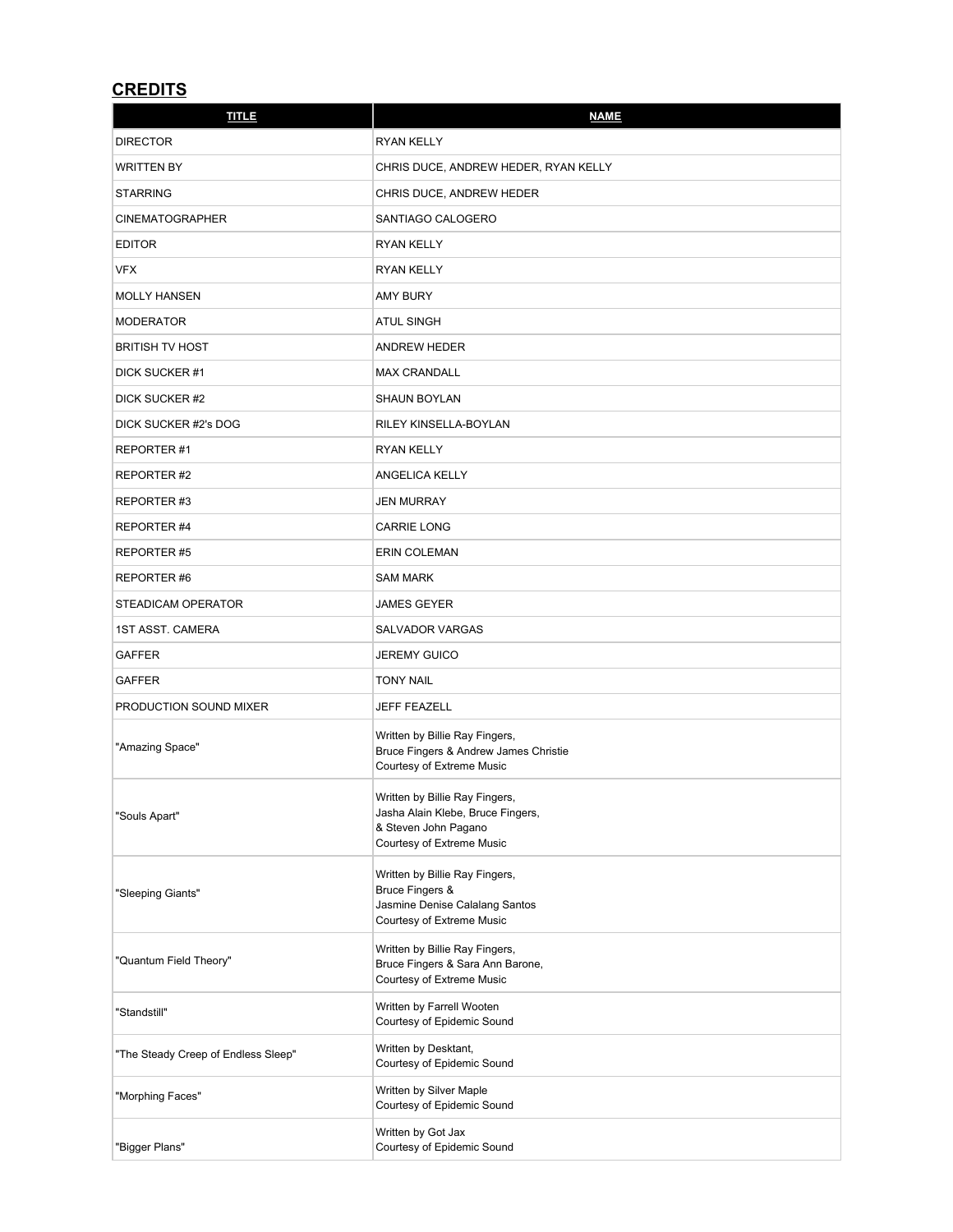#### **STILLS FROM FILM:**

**<https://drive.google.com/open?id=1Rg1YtUIbafV1te06mKPvMKF-8CJxKdbg>**

### **STILLS OF FILMMAKERS:**

**[https://drive.google.com/open?id=1K\\_xD3jS\\_ZKRt4sD38Y5FftZqazVXMogY](https://drive.google.com/open?id=1K_xD3jS_ZKRt4sD38Y5FftZqazVXMogY)**

#### **POSTER ASSETS:**

**[https://drive.google.com/open?id=1NvUkVshXt55gX9QyE78fSxMvmH\\_e3FqT](https://drive.google.com/open?id=1NvUkVshXt55gX9QyE78fSxMvmH_e3FqT)**

#### **TRANSCRIPT:**

| Speaker 1:                      | 00:28 | <b>Here in the front.</b>                                                             |
|---------------------------------|-------|---------------------------------------------------------------------------------------|
| <b>Reporter:</b>                | 00:31 | Dr. Feynman, how do you respond to those who say this is a suicide mission?           |
| <b>Dr. Feynman: 00:35</b>       |       | Well, there are risks with every advancement that we make.                            |
| <b>Reporter:</b><br>to survive? | 00:38 | But no one's actually traveled through the multiverse. So, how do you know he's going |

Dr. Feynman: 00:42 There are infinite possibilities, but we're taking every precaution to make sure that Dr. *Hansen returns home safely, hopefully with the solution for the contamination problem.*

| <b>Reporter 2:</b><br>universe? | 00:51 | So you're hoping to solve the water contamination problem by traveling to a parallel |
|---------------------------------|-------|--------------------------------------------------------------------------------------|
| Dr. Hansen:                     | 00:55 | Do you have a better idea?                                                           |
| Speaker 6:                      | 00:58 | Because of quantum travels variability we just don't know.                           |
| Speaker 7:                      | 01:00 | But you said he has some control over where he ends up, is that correct?             |
| Speaker 6:                      | 01:03 | Yes, that's right. If he stays focused during the launch.                            |
| Speaker 8:                      | 01:15 | <b>Bumblebee or butterfly?</b>                                                       |
| Dr. Hansen:                     | 01:19 | <b>Butterfly.</b>                                                                    |
| Dr. Feynman: 01:26              |       | You can still back out.                                                              |
| Dr. Hansen:                     | 01:31 | That wouldn't be any fun, would it?                                                  |
| Dr. Feynman: 01:57              |       | Grant, focus. Your thoughts determine the destination.                               |
| Dr. Hansen:                     | 05:01 | Patrick.                                                                             |
| Dr. Feynman: 05:01              |       | Oh. Grant. I'm just finishing up some work.                                          |
| Dr. Hansen:                     | 05:12 | Patrick, we did it.                                                                  |
| Dr. Feynman: 05:15              |       | What did we do?                                                                      |
| Dr. Hansen:                     | 05:18 | We jumped the quantum field. I'm from another universe.                              |
| Dr. Feynman: 05:24              |       | Are you messing with me?                                                             |
| Dr. Hansen:                     | 05:30 | No.                                                                                  |
| Dr. Hansen:                     | 05:41 | I arrived today.                                                                     |
| Dr. Feynman: 05:52              |       | Oh my God. You did it. Oh my God. Sit down, tell me everything.                      |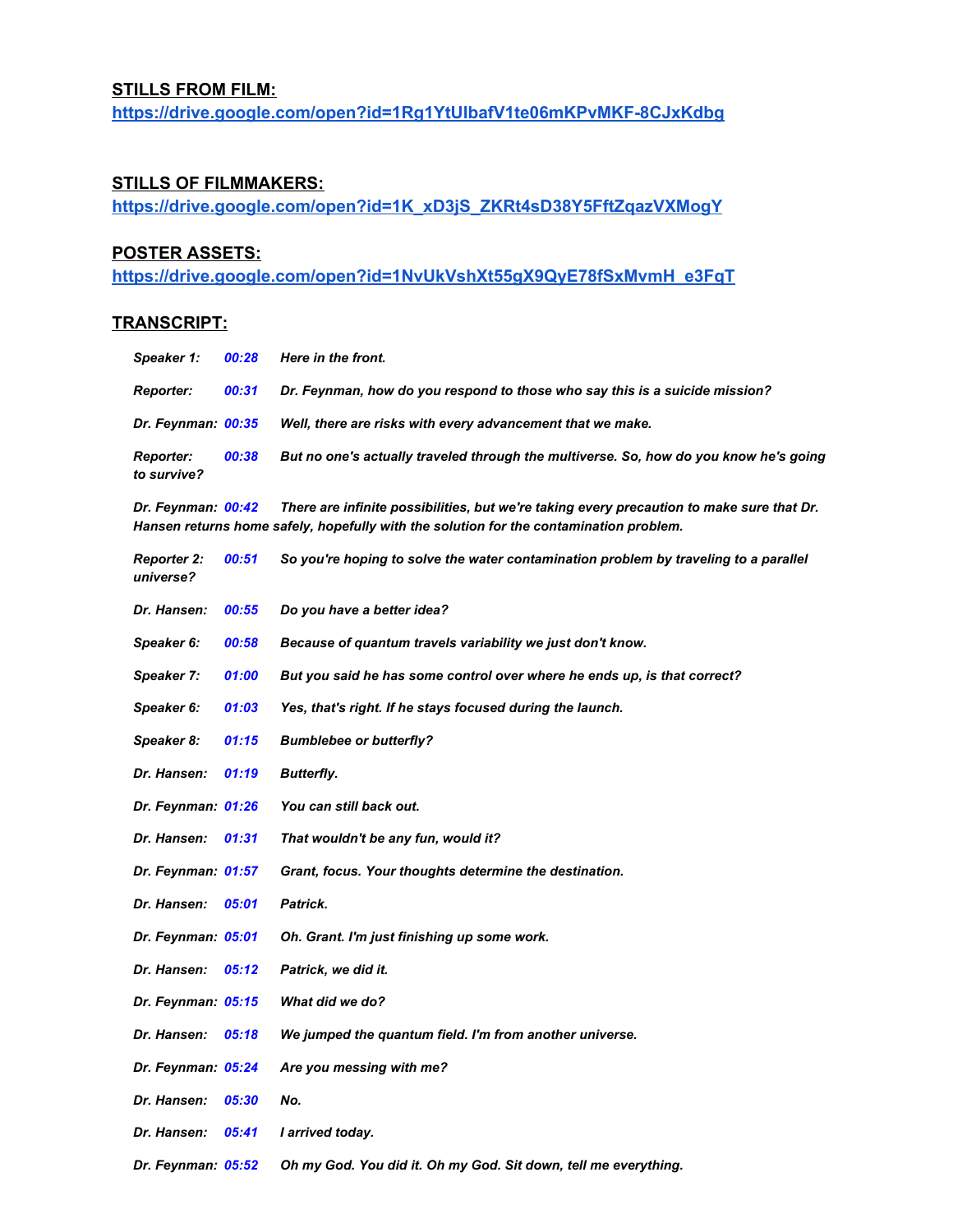Dr. Hansen: 06:04 Patrick, listen. Everything in this universe is the same as my universe. Everything is the *exact same, including the water.*

*Dr. Feynman: 06:20 Have a seat. Sit down.*

Dr. Hansen: 06:27 I went to my place. I saw Molly. I saw myself. And I thought in another universe that Audrey might still, she might still be alive, but it's that same shit. It's all the same shit. It's the same exact shit.

| Dr. Hansen:                                             | 06:51 | Jesus! Sure. Patrick, what is that?                                                           |
|---------------------------------------------------------|-------|-----------------------------------------------------------------------------------------------|
| Dr. Feynman: 06:55                                      |       | <b>What? What?</b>                                                                            |
| Dr. Hansen:                                             | 06:57 | What is that? What is that?                                                                   |
| Dr. Feynman: 07:00                                      |       | What? My dick.                                                                                |
| Dr. Hansen:                                             | 07:01 | That's your penis?                                                                            |
| Dr. Feynman: 07:03                                      |       | Yes. This is my penis. Why are you shaming me?                                                |
| Dr. Hansen:                                             | 07:07 | That is the biggest penis I've ever seen in my entire life.                                   |
| Dr. Feynman: 07:11                                      |       | Everyone's penis is like this, including yours.                                               |
| Dr. Hansen:                                             | 07:14 | No one's penis is that big in my universe. Can you put it away?                               |
| Dr. Feynman: 07:17<br>about your penis. How long is it? |       | Wait. Really? Wow. Oh my God. That's fascinating. Sit down. Sit down. Sit down, tell me       |
| Dr. Hansen:                                             | 07:31 | My penis is six inches, if you have to know.                                                  |
| Dr. Feynman: 07:37                                      |       | That's fascinating. Okay. And how long has it erect?                                          |
| Dr. Hansen:                                             | 07:44 | That's how long it is erect.                                                                  |
| Dr. Feynman: 08:00                                      |       | Your penis is six inches!?                                                                    |
| Dr. Hansen:                                             | 08:02 | It's not funny.                                                                               |
| Dr. Feynman: 08:03                                      |       | That's the tiniest penis I've ever heard of. How do you even suck it?                         |
| Dr. Hansen:<br>extremely weird.                         | 08:09 | I don't suck my own penis. No one sucks their own penis in my universe. That would be         |
| Dr. Feynman: 08:15                                      |       | What?                                                                                         |
| Dr. Hansen:                                             | 08:16 | Yes.                                                                                          |
| Dr. Feynman: 08:17                                      |       | So you're telling me that in your universe, I would be weird for sucking my own dick?         |
| Dr. Hansen: 08:23                                       |       | Don't, Patrick. Yes. You would be extremely weird for doing that.                             |
| Dr. Feynman: 08:28                                      |       | That-                                                                                         |
| Dr. Hansen:                                             | 08:29 | Can you put it away?                                                                          |
| Dr. Feynman: 08:30                                      |       | Oh my God, that is so interesting. I'm sorry to keep harping on this, but it's bizarre to me. |
| Dr. Feynman: 08:50                                      |       | What if I'm on the plane?                                                                     |
| Dr. Hansen:                                             | 08:51 | You cannot suck your dick in transit in my universe.                                          |
| Dr. Feynman: 08:55                                      |       | That is crazy.                                                                                |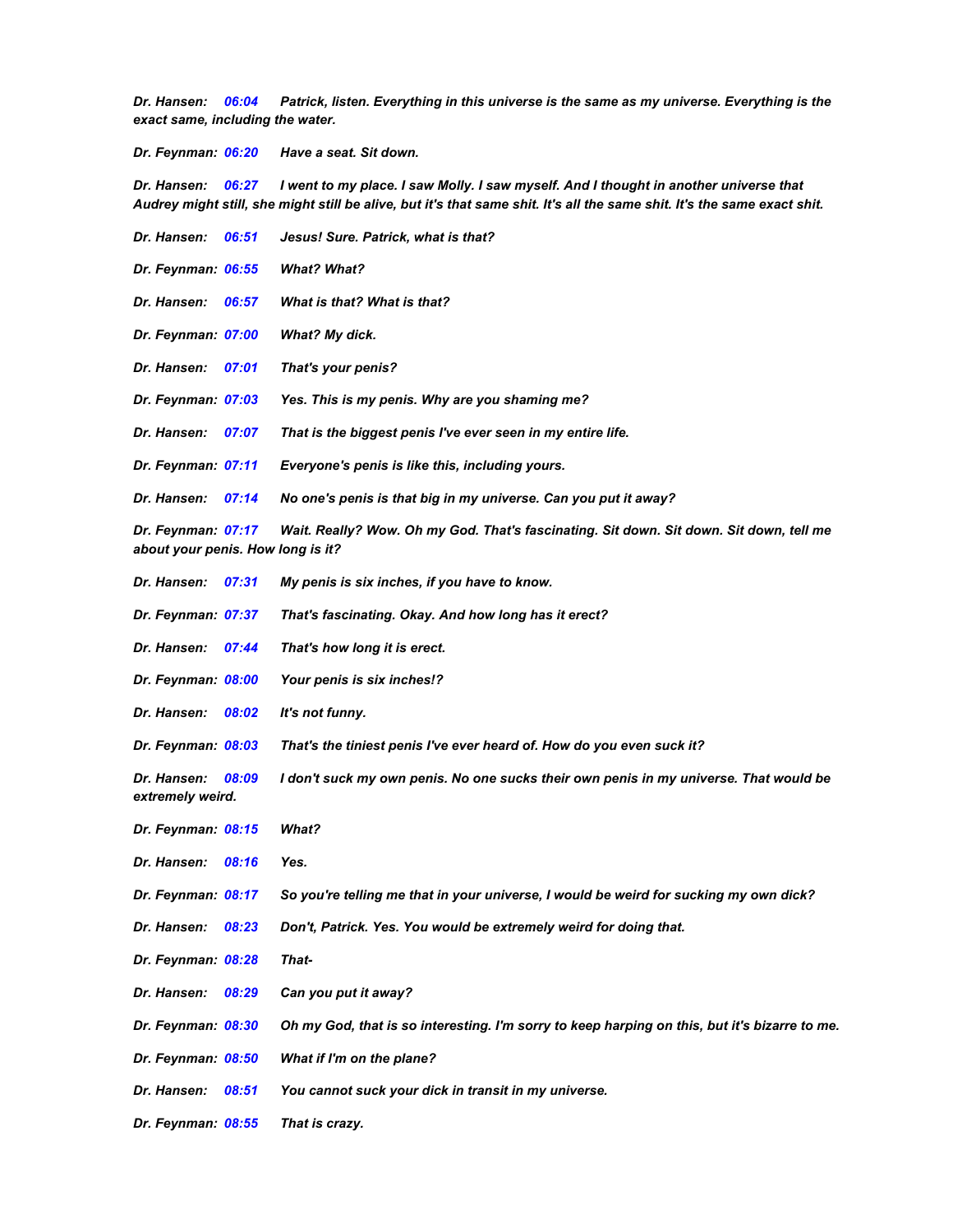*Dr. Hansen: 08:57 Patrick, listen, I came here hoping to find answers to the water contamination problem. Have you made any progress here?*

*Dr. Feynman: 09:07 They made some progress in the EU. They were able to temporarily neutralize the atmospheric carbon, but.*

| Dr. Hansen:                           | 09:16 | It didn't work.                                                                                                                                                       |
|---------------------------------------|-------|-----------------------------------------------------------------------------------------------------------------------------------------------------------------------|
| Dr. Feynman: 09:17                    |       | Yeah.                                                                                                                                                                 |
| Dr. Hansen:                           | 09:18 | Same. There was a mass suicide in Manhattan last week.                                                                                                                |
| Dr. Feynman: 09:24                    |       | And then after that Orlando.                                                                                                                                          |
| Dr. Hansen:                           | 09:26 | People just don't want to live anymore.                                                                                                                               |
| Dr. Feynman: 09:29                    |       | I know.                                                                                                                                                               |
| Dr. Hansen:                           | 09:30 | Can't bring a kid into a world where the water-                                                                                                                       |
| Dr. Feynman: 09:33                    |       | That is so sad.                                                                                                                                                       |
| Dr. Hansen:                           | 09:33 | -is contain Jesus Christ, Patrick put away your penis.                                                                                                                |
| Dr. Feynman: 09:37                    |       | Sorry. I'm sorry.                                                                                                                                                     |
| Dr. Hansen:                           | 09:40 | I can see it. Put it down.                                                                                                                                            |
| Dr. Feynman: 09:42                    |       | It's normal, self-soothing behavior here.                                                                                                                             |
| Dr. Hansen:<br>with a penis that big? | 09:48 | You cannot tell me that having a penis that big works for you. How does sex even work                                                                                 |
| Dr. Feynman: 09:57                    |       | You put the first little bit of the front half in, just like everyone else.                                                                                           |
| Dr. Hansen:                           | 10:01 | Ugh.                                                                                                                                                                  |
| Dr. Feynman: 10:04                    |       | Do you put your entire penis in when you're having sex?                                                                                                               |
| Dr. Hansen:                           | 10:09 | Yes.                                                                                                                                                                  |
| Dr. Feynman: 10:14                    |       | I'm sorry. That's disgusting.                                                                                                                                         |
| Dr. Hansen:                           | 10:16 | All right.                                                                                                                                                            |
| Dr. Feynman: 10:17                    |       | Oh my God.                                                                                                                                                            |
| Dr. Hansen:                           | 10:18 | I have to go.                                                                                                                                                         |
| Dr. Feynman: 10:20                    |       | Grant. Grant. Listen, I'm so sorry about your small dick.                                                                                                             |
| Dr. Hansen:                           | 10:34 | Fuck you, Patrick.                                                                                                                                                    |
| Dr. Hansen:                           | 10:35 | Patrick, what are you doing?                                                                                                                                          |
| <b>Reporter 2:</b>                    | 10:43 | So that's it. That's all you found?                                                                                                                                   |
| Dr. Hansen:                           | 10:45 | Correct. Yeah. In the universe I went to men's penises were long enough that they could<br>suck on them, and they did so openly without shame all the time in public. |
| Speaker 1:                            | 10:58 | In the back right.                                                                                                                                                    |
| <b>Reporter:</b>                      | 11:00 | Does this provide an evolutionary advantage?                                                                                                                          |
| Dr. Hansen:                           | 11:05 | As far as I could tell, no. In fact, it was a bit cumbersome.                                                                                                         |